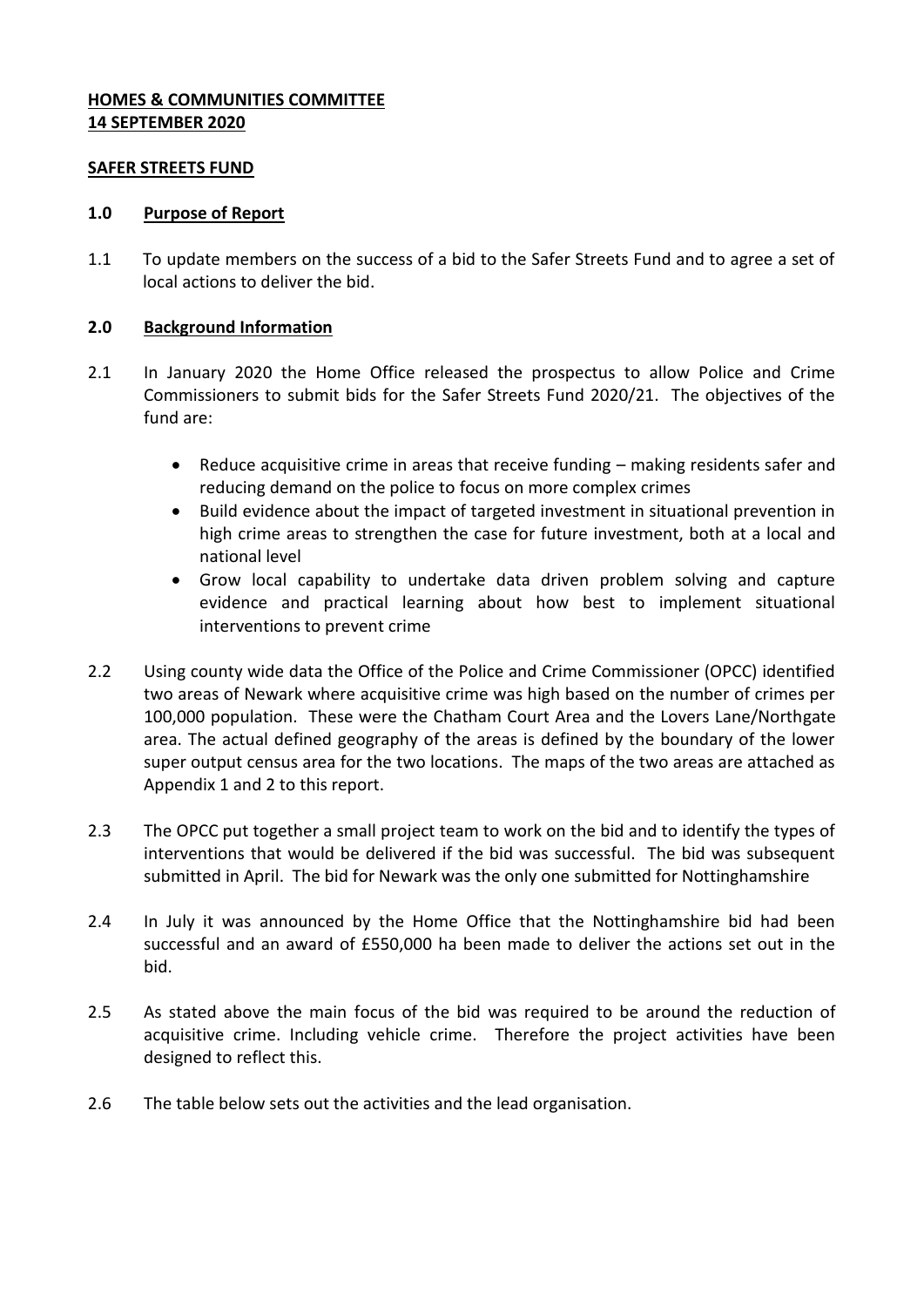| <b>Activity</b>                       | <b>Lead Organisation</b>       | <b>Supporting</b>      |
|---------------------------------------|--------------------------------|------------------------|
|                                       |                                | Organisation           |
| <b>Bicycle Property Marking &amp;</b> | Nottinghamshire Police         | Newark and Sherwood    |
| <b>Security Events</b>                |                                | DC                     |
| Assessment and Oversee                | Nottinghamshire Police         | Nottinghamshire        |
| <b>Installation of ANPR</b>           |                                | <b>County Council</b>  |
| Establishing new community hub        | Newark and Sherwood DC         | Nottinghamshire        |
| at Chatham Court                      |                                | <b>County Council</b>  |
| Safer Streets Patrol and              | Nottinghamshire Police         | Newark and Sherwood    |
| <b>Enforcement Operations</b>         |                                | DC                     |
| <b>Environmental Improvements</b>     | Newark and Sherwood DC         | Nottinghamshire        |
| (Street cleansing Repairs)            |                                | <b>County Council</b>  |
| Neighbourhood Capacity                | Nottinghamshire<br>County      | Newark and Sherwood    |
| Building + Neighbourhood              | Council                        | DC                     |
| Watch                                 |                                |                        |
| <b>Establish a Residents Parking</b>  | Newark and Sherwood DC         | Nottinghamshire        |
| Permit Scheme                         |                                | <b>County Council</b>  |
| Project Management &                  | Office of the Police and Crime | Newark and Sherwood    |
| Governance                            | Commissioner                   | DC                     |
| <b>Street Lighting</b>                | County<br>Nottinghamshire      | Nottinghamshire Police |
|                                       | Council                        |                        |
| Target Harden Chatham Court           | Newark and Sherwood DC         | Nottinghamshire Police |
| <b>Target Hardening General</b>       | Nottinghamshire Police         |                        |

- 2.7 The project has to be completed by  $31<sup>st</sup>$  March 2021 and work has already started.
- 2.8 One of the key deliverables set out in the bid was the reinstatement of a Community Hub based within one of the NSDC flat units at Chatham Court. It is envisaged that this will create a multi-agency single point of contact to allow for community engagement across the range of housing tenures.
- 2.9 It should also be noted that the bid also allows for investment in the council's own housing stock to 'target harden' against theft and burglary.

# **3.0 Proposals**

3.1 In order to ensure that the project is completed within the time frame and that the measures outlined in the bid are delivered it is propose that a small NSDC project team will established to plan and monitor those elements to be actioned locally. This will be led by Matthew Finch with representatives from Public Protection, Community Engagement, Tenancy and Estates Management and Environment Services.

# **4.0 Equalities Implications**

4.1 There will be a range of people from, for example different backgrounds, nationality, religions, etc within the two bid areas. All communications and engagements will need to be targeted appropriately so as to reach a range of communities.